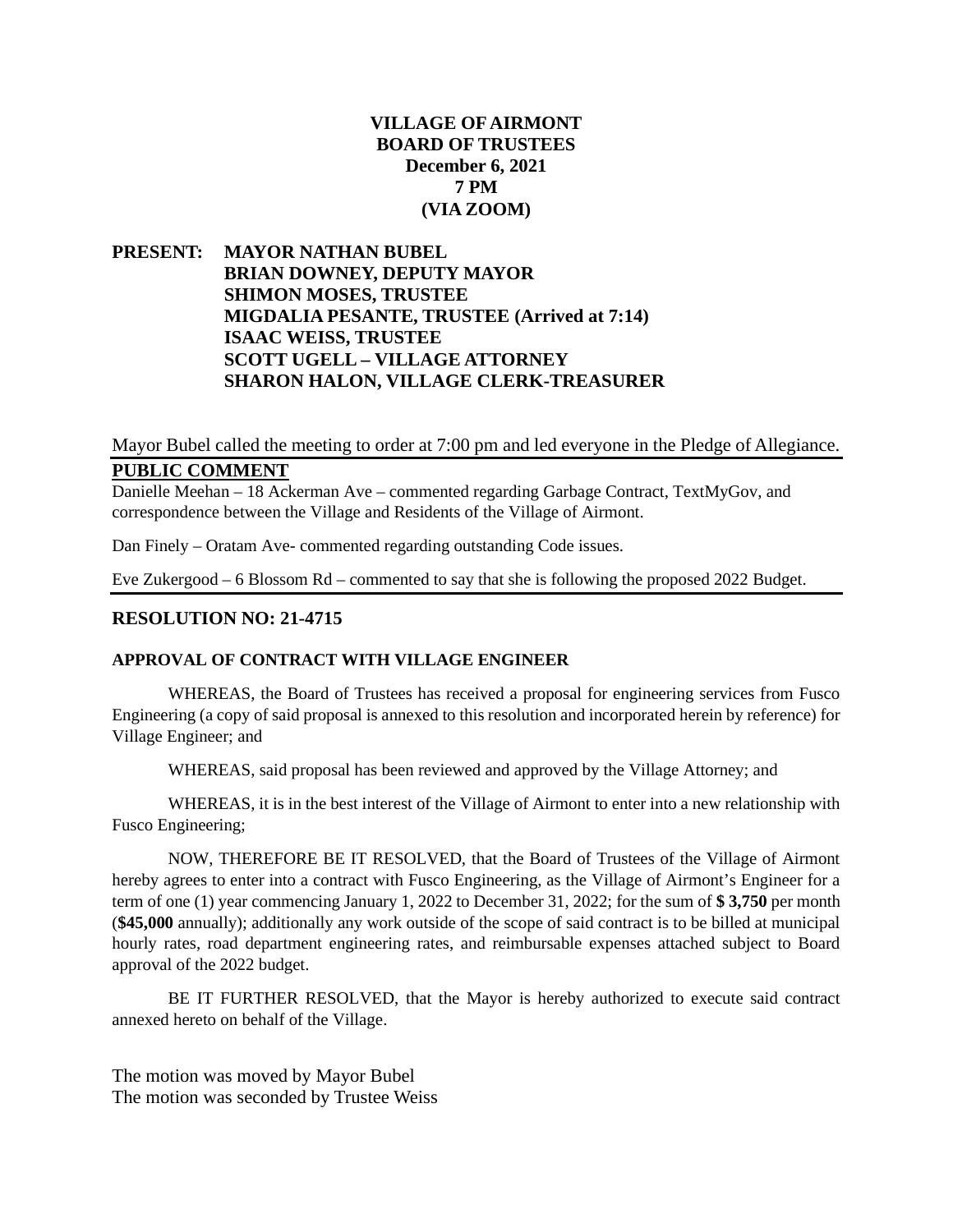The votes of the Board of Trustees were as follows:

| <b>NAME</b>  | YES | NО | <b>ABSTAIN</b> | <b>ABSENT</b> |
|--------------|-----|----|----------------|---------------|
| Weiss        | x   |    |                |               |
| Moses        |     |    |                |               |
| Pesante      |     |    |                |               |
| Downey       | x   |    |                |               |
| <b>Bubel</b> | x   |    |                |               |

Mayor Bubel declared the motion carried and directed the Village Clerk to file same.

## **RESOLUTION NO: 21- 4716**

# **ACCEPTING PROPOSAL FROM TEXTMYGOV TO PROVIDE AUTOMATED TEXTING SERVICES FOR THE VILLGE OF AIRMONT IN THE AMOUNT OF \$7,500 FOR THE FIRST YEAR AND \$5,500 ANNUALLY**

The motion was moved by Mayor Bubel The motion was seconded by Trustee Weiss

The votes of the Board of Trustees were as follows:

| <b>NAME</b> | <b>YES</b> | NО | <b>ABSTAIN</b> | <b>ABSENT</b> |
|-------------|------------|----|----------------|---------------|
| Weiss       | x          |    |                |               |
| Moses       | x          |    |                |               |
| Pesante     |            | х  |                |               |
| Downey      | x          |    |                |               |
| Bubel       | X          |    |                |               |

Mayor Bubel declared the motion carried and directed the Village Clerk to file same.

## **RESOLUTION NO: 21- 4717**

# **APPROVING BELLEVILLE SNOW CONTRACT 2021-2022 FOR VILLAGE HALL PARKING LOT**

The motion was moved by Mayor Bubel The motion was seconded by Trustee Weiss

The votes of the Board of Trustees were as follows:

| <b>NAME</b> | YES | NΟ | <b>ABSTAIN</b> | <b>ABSENT</b> |
|-------------|-----|----|----------------|---------------|
| Weiss       |     |    |                |               |
| Moses       |     |    |                |               |
| Pesante     |     |    |                |               |
| Downey      |     |    |                |               |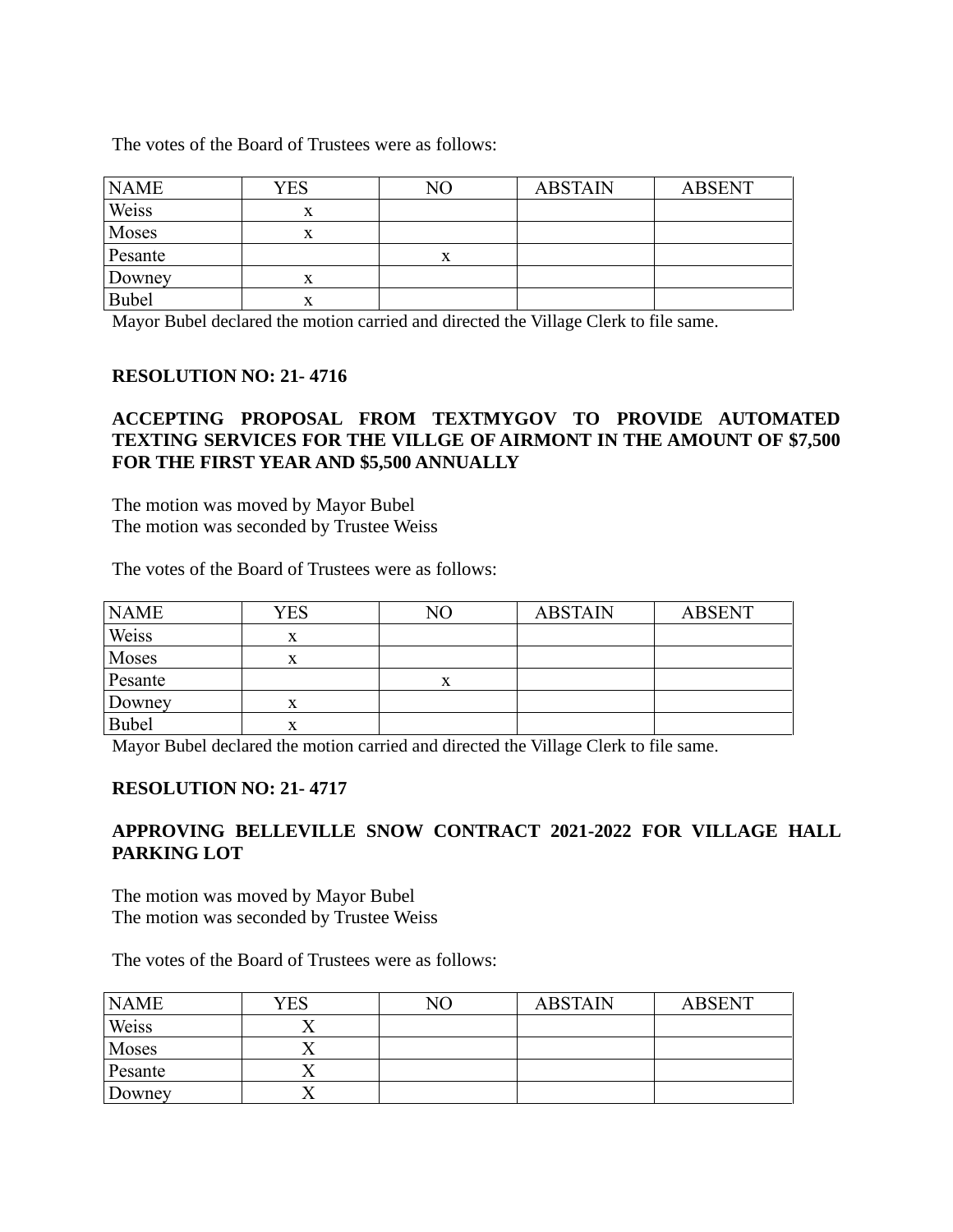| $D - 1 -$<br>uvei |         |   |  |   |                                                                                                                                                                                                                                                                                                             |        |  |
|-------------------|---------|---|--|---|-------------------------------------------------------------------------------------------------------------------------------------------------------------------------------------------------------------------------------------------------------------------------------------------------------------|--------|--|
| - -               | - - - - | . |  | . | $\mathbf{r}$ , $\mathbf{r}$ , $\mathbf{r}$ , $\mathbf{r}$ , $\mathbf{r}$ , $\mathbf{r}$ , $\mathbf{r}$ , $\mathbf{r}$ , $\mathbf{r}$ , $\mathbf{r}$ , $\mathbf{r}$ , $\mathbf{r}$ , $\mathbf{r}$ , $\mathbf{r}$ , $\mathbf{r}$ , $\mathbf{r}$ , $\mathbf{r}$ , $\mathbf{r}$ , $\mathbf{r}$ , $\mathbf{r}$ , | $\sim$ |  |

Mayor Bubel declared the motion carried and directed the Village Clerk to file same.

#### **RESOLUTION NO: 21-4718**

# **MOTION TO INCREASE TOM GULLA TO AN HOURLY RATE OF \$35.00 EFFECTIVE JANUARY 1, 2022 NOT TO EXCEED \$10,800**

The motion was moved by Mayor Bubel The motion was seconded by Deputy Mayor Downey

The votes of the Board of Trustees were as follows:

| <b>NAME</b> | <b>YES</b> | NΟ | <b>ABSTAIN</b> | <b>ABSENT</b> |
|-------------|------------|----|----------------|---------------|
| Weiss       | X          |    |                |               |
| Moses       | x          |    |                |               |
| Pesante     |            |    |                |               |
| Downey      | x          |    |                |               |
| Bubel       |            |    |                |               |

Mayor Bubel declared the motion carried and directed the Village Clerk to file same.

#### **RESOLUTION NO: 21-4719**

# **MOTION TO INCREASE THE VILLAGE OF AIRMONT'S CURRENT PART TIME CODE ENFORCER, DOUG PERRY, TO AN HOURLY RATE OF \$29.98 EFFECTIVE JANUARY 1, 2022**

The motion was moved by Mayor Bubel The motion was seconded by Trustee Moses

The votes of the Board of Trustees were as follows:

| <b>NAME</b>  | <b>YES</b> | NO. | <b>ABSTAIN</b> | <b>ABSENT</b> |
|--------------|------------|-----|----------------|---------------|
| Weiss        | X          |     |                |               |
| Moses        | x          |     |                |               |
| Pesante      |            |     |                |               |
| Downey       | x          |     |                |               |
| <b>Bubel</b> | x          |     |                |               |

Mayor Bubel declared the motion carried and directed the Village Clerk to file same.

## **RESOLUTION NO: 21-4720 VILLAGE OF AIRMONT**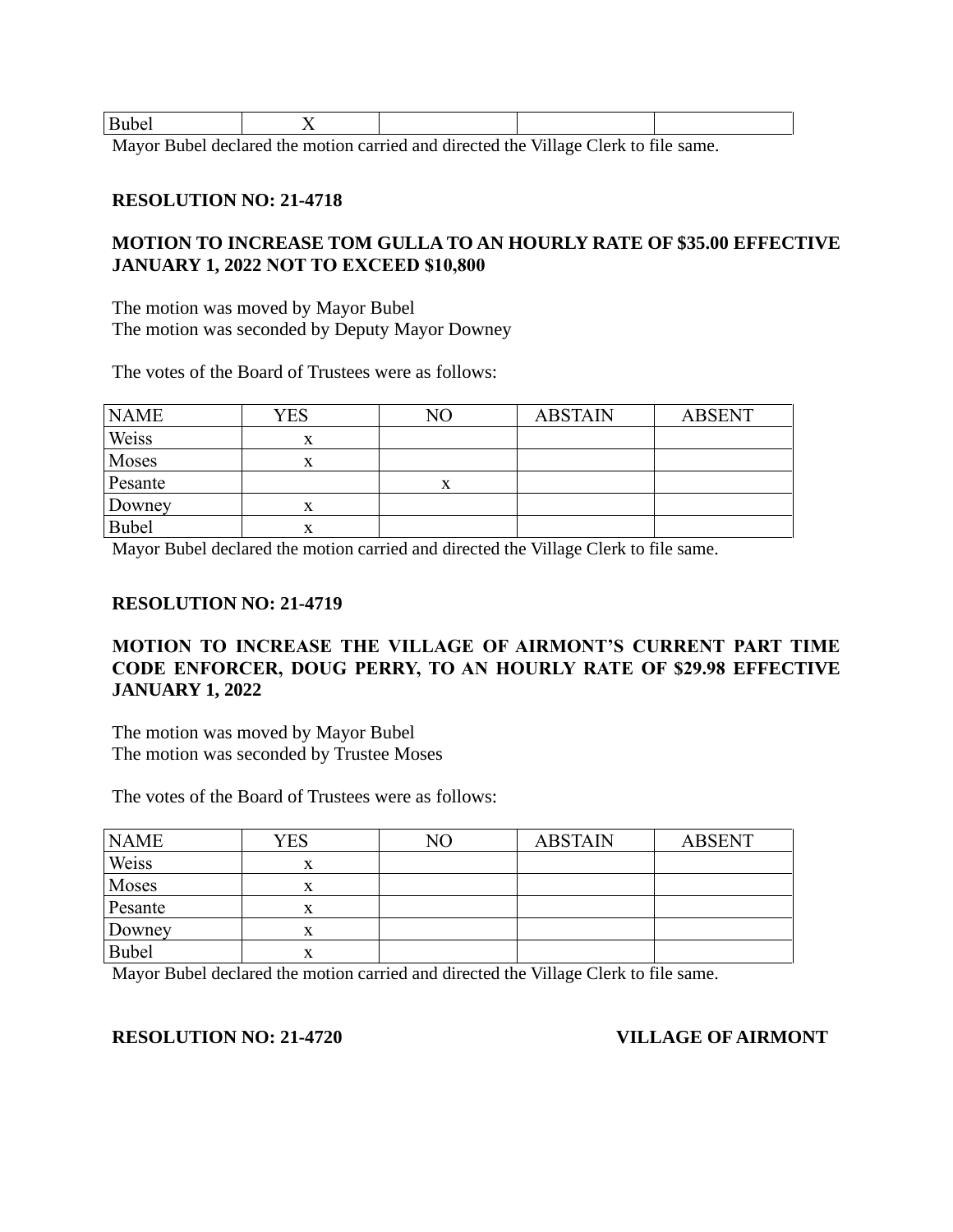# **ACCEPTING THE PROPOSAL FROM CARLTON ELECTRIC TO REPAIR THE LIGHT FIXTURES IN VILLAGE HALL IN THE AMOUNT OF \$2,795.00**

The motion was moved by Mayor Bubel The motion was seconded by Trustee Moses

The votes of the Board of Trustees were as follows:

| <b>NAME</b> | YES | $\rm NO$ | <b>ABSTAIN</b> | <b>ABSENT</b> |
|-------------|-----|----------|----------------|---------------|
| Weiss       | x   |          |                |               |
| Moses       | x   |          |                |               |
| Pesante     | X   |          |                |               |
| Downey      | X   |          |                |               |
| Bubel       | x   |          |                |               |

Mayor Bubel declared the motion carried and directed the Village Clerk to file same.

#### **RESOLUTION NO: 21- VILLAGE OF AIRMONT**

## **AUTHORIZING O&R TO INSTALL STREETLIGHTS BETWEEN 69-71 REGINA AND 75-77 REGINA**

The motion was moved by The motion was seconded by

The votes of the Board of Trustees were as follows:

| <b>NAME</b>  | YES | NΟ | <b>ABSTAIN</b> | <b>ABSENT</b> |
|--------------|-----|----|----------------|---------------|
| Weiss        |     |    |                |               |
| Moses        |     |    |                |               |
| Pesante      |     |    |                |               |
| Downey       |     |    |                |               |
| <b>Bubel</b> |     |    |                |               |

This resolution was tabled to an upcoming meeting. Mayor Bubel requested that the village clerk send out the light request surveys a second time to ensure that all the residents still want the light to be installed at these locations.

# **RESOLUTION NO: 21-4721**

# **ACCEPTING THE PROPOSAL FROM ELECTROLOCK INC TO CHANGE THE LOCKS IN THE BUILDING DEPARTMENT IN THE COST OF \$673.00 NUNC PRO TUNC**

The motion was moved by Mayor Bubel The motion was seconded by Deputy Mayor Downey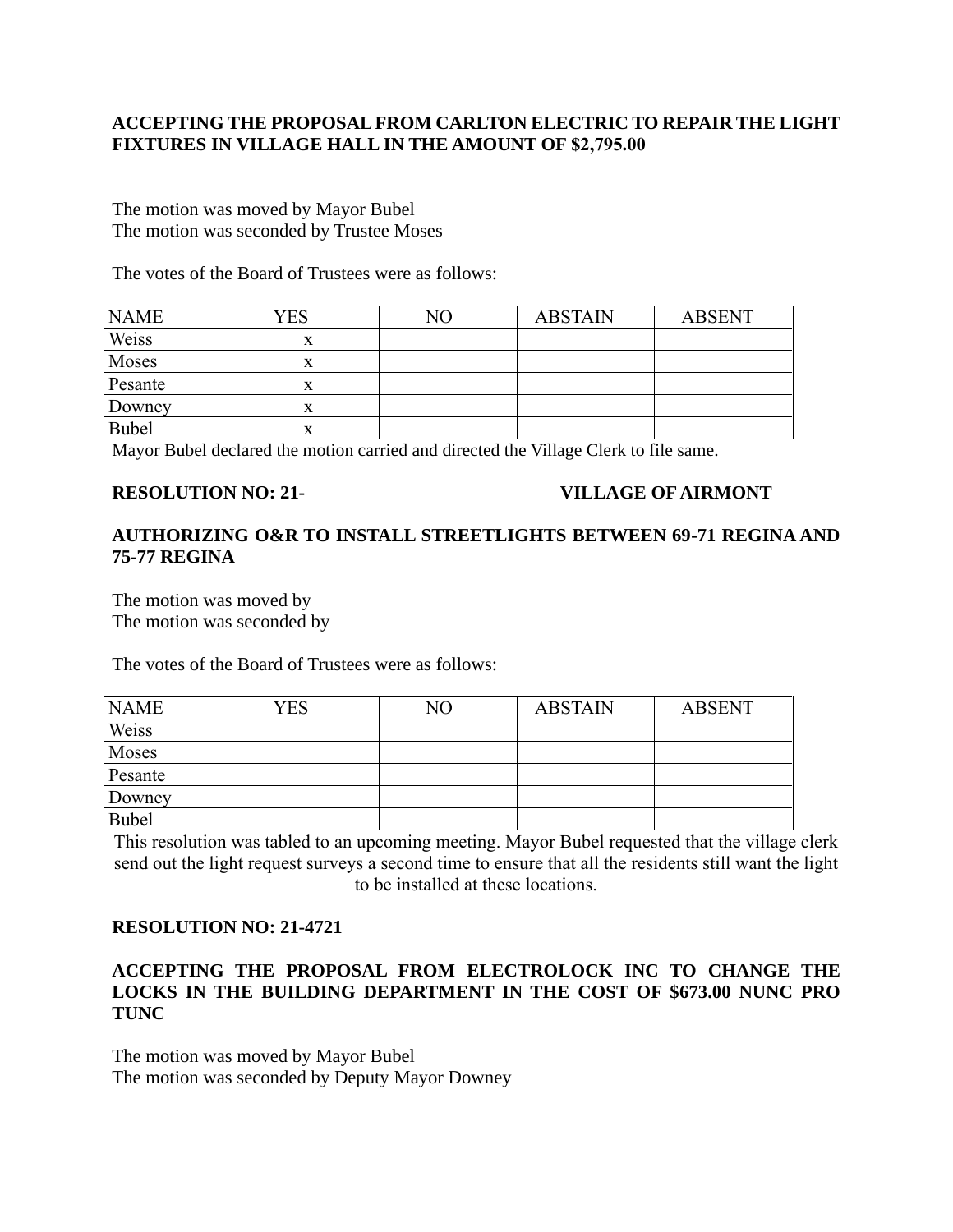The votes of the Board of Trustees were as follows:

| <b>NAME</b>  | YES | NО | <b>ABSTAIN</b> | <b>ABSENT</b> |
|--------------|-----|----|----------------|---------------|
| Weiss        | X   |    |                |               |
| Moses        | x   |    |                |               |
| Pesante      |     |    |                |               |
| Downey       |     |    |                |               |
| <b>Bubel</b> | л   |    |                |               |

Mayor Bubel declared the motion carried and directed the Village Clerk to file same.

#### **RESOLUTION NO: 21-4722**

## **RESOLUTION APPROVING THE TREASURY ABSTRACTS OF DECEMBER 6, 2021, IN THE AMOUNT OF \$224,064.22**

The motion was moved by Mayor Bubel The motion was seconded by Trustee Moses

The votes of the Board of Trustees were as follows:

| <b>NAME</b> | YES       | NΟ | <b>ABSTAIN</b> | <b>ABSENT</b> |
|-------------|-----------|----|----------------|---------------|
| Weiss       | $\Lambda$ |    |                |               |
| Moses       | л         |    |                |               |
| Pesante     |           | х  |                |               |
| Downey      |           |    |                |               |
| Bubel       | ́△        |    |                |               |

Mayor Bubel declared the motion carried and directed the Village Clerk to file same.

## **RESOLUTION NO: 21-4723**

## **RESOLUTION APPROVING THE MINUTES FROM THE BOARD OF TRUSTEES MEETING OF NOVEMBER 15, 2021**

The motion was moved by Mayor Bubel The motion was seconded by Deputy Mayor Downey

The votes of the Board of Trustees were as follows:

| <b>NAME</b> | <b>YES</b> | NО | <b>ABSTAIN</b> | <b>ABSENT</b> |
|-------------|------------|----|----------------|---------------|
| Weiss       |            |    |                |               |
| Moses       | л          |    |                |               |
| Pesante     |            | Δ  |                |               |
| Downey      |            |    |                |               |
| Bubel       |            |    |                |               |

Mayor Bubel declared the motion carried and directed the Village Clerk to file same. **Discussion**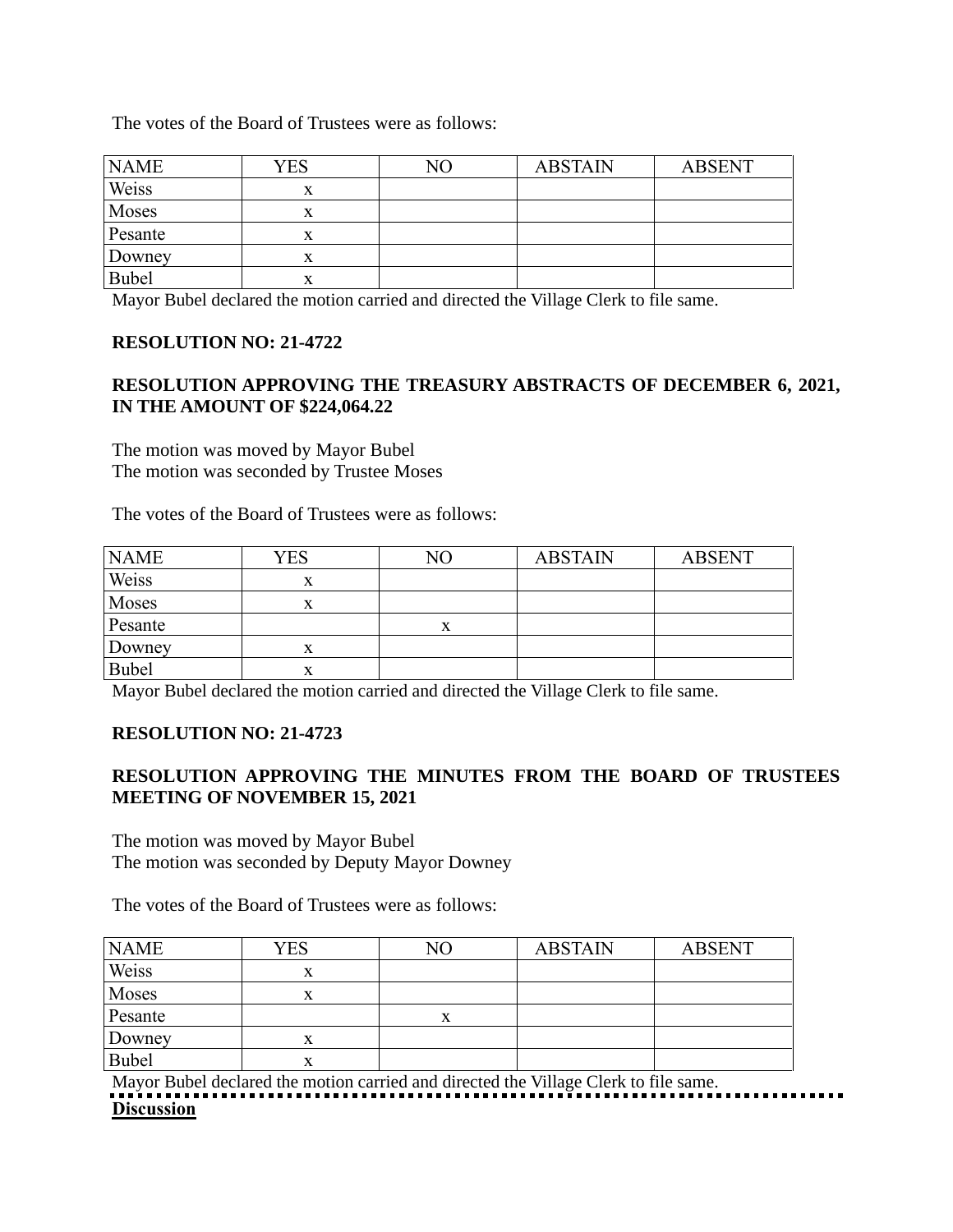# **RESOLUTION NO: 21-4724**

# **AUTHORIZING A TRAFFIC STUDY AT THE INTERSECTION OF CHRISTMAS HILL AND NEW COUNTY RD AND BY CHRISTMAS HILL AND CHERRY LANE**

The motion was moved by Mayor Bubel The motion was seconded by Trustee Moses

The votes of the Board of Trustees were as follows:

| <b>NAME</b> | YES | NΟ | <b>ABSTAIN</b> | <b>ABSENT</b> |
|-------------|-----|----|----------------|---------------|
| Weiss       |     |    |                |               |
| Moses       |     |    |                |               |
| Pesante     |     |    |                |               |
| Downey      | л   |    |                |               |
| Bubel       | л   |    |                |               |

Mayor Bubel declared the motion carried and directed the Village Clerk to file same.

#### **RESOLUTION NO: 21-4725**

**MOTION TO SCHEDULE A SPECIAL MEETING FOR DECEMBER 27, 2021, AT 7 PM TO ADOPT A LOCAL LAW TO AUTHORIZE THE VILLAGE OF AIRMONT TO "OPT OUT" OF LICENSING AND ESTABLISHING RETAIL CANNABIS DISPENSARIES AND ON-SITE CANNABIS CONSUMPTION ESTABLISHMENTS WITHIN THE VILLAGE OF AIRMONT**

The motion was moved by Mayor Bubel The motion was seconded by Trustee Weiss

The votes of the Board of Trustees were as follows:

| <b>NAME</b>  | <b>YES</b> | NΟ | <b>ABSTAIN</b> | <b>ABSENT</b> |
|--------------|------------|----|----------------|---------------|
| Weiss        |            |    |                |               |
| Moses        |            |    |                |               |
| Pesante      |            |    |                |               |
| Downey       | л          |    |                |               |
| <b>Bubel</b> | л          |    |                |               |

Mayor Bubel declared the motion carried and directed the Village Clerk to file same.

## **RESOLUTION NO: 21-4726**

# **MOTION TO SCHEDULE A PUBLIC HEARING FOR DECEMBER 27, 2021, AT 7 PM TO ADOPT A LOCAL LAW TO AUTHORIZE THE VILLAGE OF AIRMONT TO "OPT**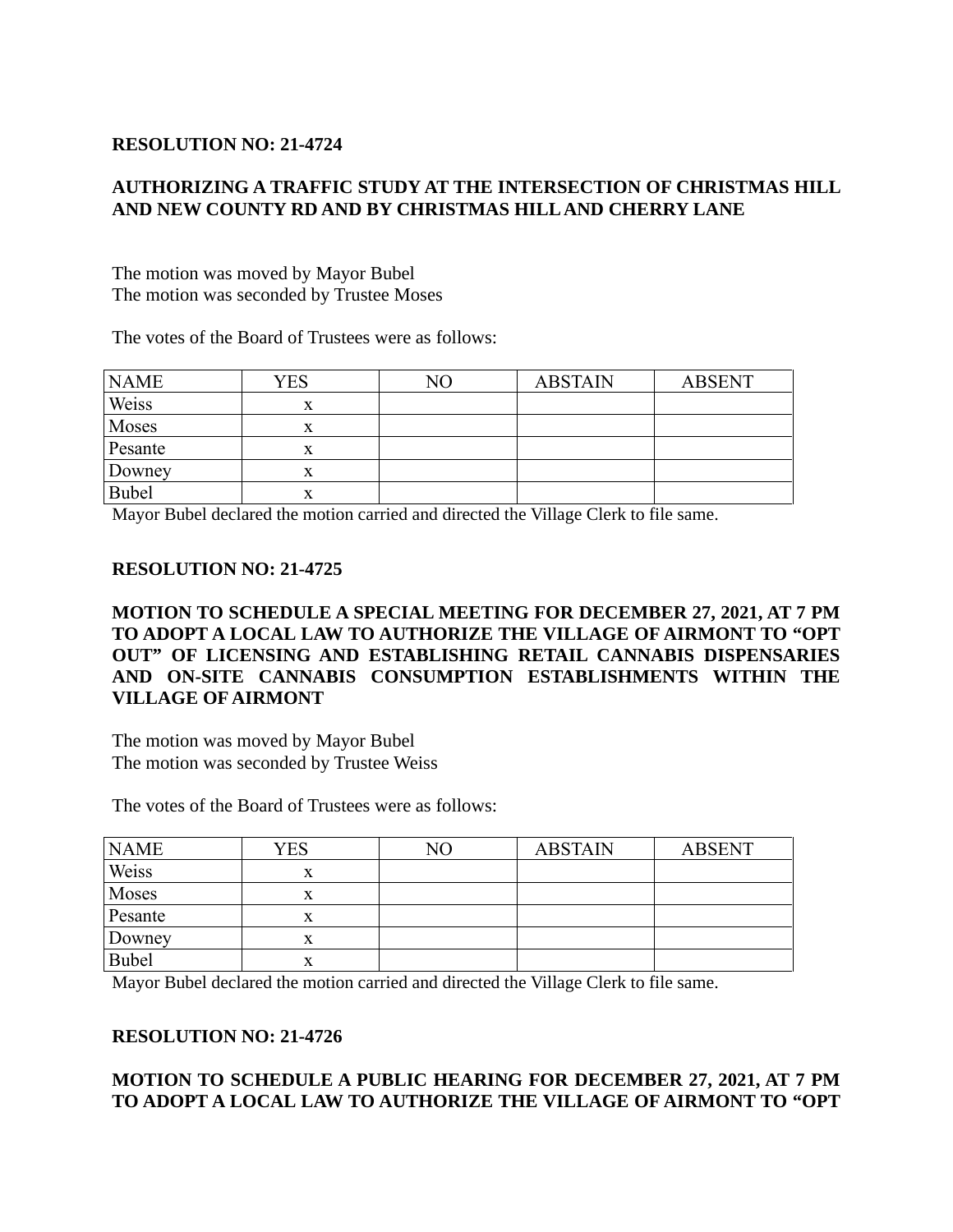# **OUT" OF LICENSING AND ESTABLISHING RETAIL CANNABIS DISPENSARIES AND ON-SITE CANNABIS CONSUMPTION ESTABLISHMENTS WITHIN THE VILLAGE OF AIRMONT**

The motion was moved by Mayor Bubel The motion was seconded by Deputy Mayor Downey

The votes of the Board of Trustees were as follows:

| <b>NAME</b>                                                                                            | YES | $\rm NO$ | <b>ABSTAIN</b> | <b>ABSENT</b> |
|--------------------------------------------------------------------------------------------------------|-----|----------|----------------|---------------|
| Weiss                                                                                                  | x   |          |                |               |
| Moses                                                                                                  | X   |          |                |               |
| Pesante                                                                                                | X   |          |                |               |
| Downey                                                                                                 | x   |          |                |               |
| <b>Bubel</b>                                                                                           | X   |          |                |               |
| <b>PULLER</b><br>$\mathbf{r}$ , and $\mathbf{r}$ , and $\mathbf{r}$ , and $\mathbf{r}$<br>$\mathbf{r}$ |     |          |                |               |

Mayor Bubel declared the motion carried and directed the Village Clerk to file same.

# **Old Business/ New Business**

Trustee Moses wanted to have the village clerk put out village planner to bid

Trustee Moses made a motion to purchase 2 No Parking signs to be posted on the corner of Echo Ridge Rd and Fawn Hill Rd.

## **RESOLUTION NO: 21- 4727**

# **AUTHORIZING THE VILLAGE TO PURCHASE 2 NO PARKING SIGNS TO BE POSTED ON THE CORNER OF ECHO RIDGE RD AND FAWN HILL RD**

The motion was moved by Trustee Moses The motion was seconded by Trustee Weiss

The votes of the Board of Trustees were as follows:

| <b>NAME</b> | YES | NΟ | <b>ABSTAIN</b> | <b>ABSENT</b> |
|-------------|-----|----|----------------|---------------|
| Weiss       | x   |    |                |               |
| Moses       | x   |    |                |               |
| Pesante     |     |    |                |               |
| Downey      |     |    |                |               |
| Bubel       | x   |    |                |               |

Mayor Bubel declared the motion carried and directed the Village Clerk to file same

Trustee Weiss brought up new business of the Building Inspector vehicle needing new snow tires. Mayor Bubel authorized the Village Clerk to find estimates for the tires and rectify the issue at the upcoming BOT Workshop.

Mayor Bubel brought up increasing salary of building liaison